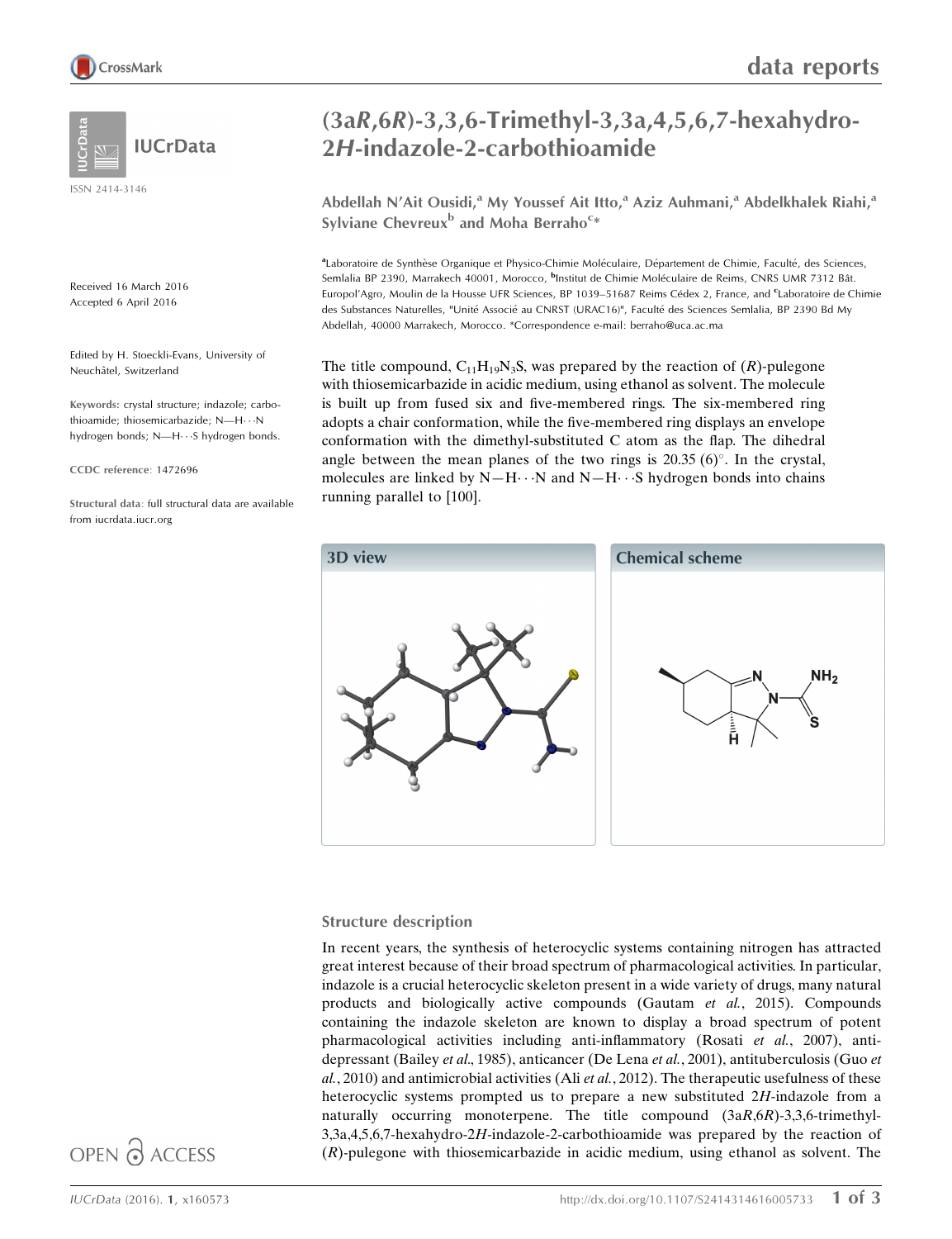

Figure 1

Molecular structure of the title compound, with atom labelling. Displacement ellipsoids are drawn at the 30% probability level. Labels very small

resulting product obtained as diastereomeric mixture, was then crystallized from ethanol to give the new compound as white monocrystals.

The title molecule, Fig. 1, contains a fused ring system and a carbothioamide group as a substituent to the pyrazolidine ring. The six-membered ring (C1/C7/C8/C19—C12) has a chair conformation as indicated by puckering parameters  $Q_T$  = 0.5218 (16) Å,  $\theta = 16.11$  (18) and  $\varphi$ 2 = 199.40 (16)°. The pyrazolidine ring (N1/N2/C1/C7/C14) adopts an envelope conformation with atom C14 as the flap; deviating by 0.341 (1)  $\AA$  from the mean plane through the other four atoms in the ring.



Figure 2

Partial crystal packing view along the  $c$  axis of the title compound. The  $N-H\cdots N$  and  $N-H\cdots S$  hydrogen bonds (dashed lines; Table 1) indicate the formation of a chain parallel to the  $a$  axis. H atoms not involved in hydrogen bonding have been omitted for clarity.

| Table 1                                            |  |
|----------------------------------------------------|--|
| Hydrogen-bond geometry $(\mathring{A}, \degree)$ . |  |

| $D - H \cdots A$          | $D=H$ | $H\cdots A$ | $D\cdot\cdot\cdot A$ | $D-H\cdots A$ |
|---------------------------|-------|-------------|----------------------|---------------|
| $N3 - H3B \cdots N1^i$    | 0.86  | 2.37        | 3.230(3)             | 176           |
| $N3 - H3A \cdots S1^{ii}$ | 0.86  | 2.70        | 3.442(3)             | 146           |

Symmetry codes: (i)  $x - \frac{1}{2}$ ,  $-y + \frac{1}{2}$ ,  $-z + 1$ ; (ii)  $x + \frac{1}{2}$ ,  $-y + \frac{1}{2}$ ,  $-z + 1$ .

In the crystal, molecules are linked by  $N-H\cdots N$  and  $N H \cdot S$  hydrogen bonds into chains running parallel to [100] (Table 1 and Fig. 2).

Owing to the presence of the S atom, the absolute configuration could be fully confirmed, by refining the Flack parameter (Parsons *et al.*, 2013), as  $C3a(R)$  and  $C6(R)$ .

#### Synthesis and crystallization

A hot ethanolic solution containing equimolar quantities of thiosemicarbazide and  $(R)$ -pulegone with a few drops of concentrated HCl was heated under reflux. The progress of the reaction was monitored by TLC. After the completion of the reaction, the solvent was evaporated under reduced pressure and the crude product was purified by chromatography on silica gel (230–400 mesh) using hexane/ethyl acetate (95:5) as eluent. The pure indazolic product was obtained in 64% yield as a diastereomeric mixture. Slow evaporation from

Table 2 Experimental details.

| Crystal data                                                                 |                                             |
|------------------------------------------------------------------------------|---------------------------------------------|
| Chemical formula                                                             | $C_{11}H_{19}N_3S$                          |
| М,                                                                           | 225.35                                      |
| Crystal system, space group                                                  | Orthorhombic, $P2_12_12_1$                  |
| Temperature (K)                                                              | 100                                         |
|                                                                              | 7.957 (5), 10.796 (5), 13.673 (5)           |
| a, b, c (Å)<br>V (Å <sup>3</sup> )                                           | 1174.6 (10)                                 |
| Z                                                                            | $\overline{4}$                              |
| Radiation type                                                               | $Cu$ K $\alpha$                             |
| $\mu$ (mm <sup>-1</sup> )                                                    | 2.21                                        |
| Crystal size (mm)                                                            | $0.24 \times 0.2 \times 0.15$               |
| Data collection                                                              |                                             |
| Diffractometer                                                               | Bruker APEXII CCD                           |
| Absorption correction                                                        | Multi-scan (SADABS; Bruker,<br>2009)        |
| $T_{\min}, T_{\max}$                                                         | 0.618, 0.718                                |
| No. of measured, independent and                                             | 17550, 2315, 2270                           |
| observed $[I > 2\sigma(I)]$ reflections                                      |                                             |
| $R_{\rm int}$                                                                | 0.027                                       |
| $(\sin \theta/\lambda)_{\text{max}} (\AA^{-1})$                              | 0.618                                       |
| Refinement                                                                   |                                             |
| $R[F^2 > 2\sigma(F^2)], wR(F^2), S$                                          | 0.021, 0.054, 1.06                          |
| No. of reflections                                                           | 2315                                        |
| No. of parameters                                                            | 140                                         |
| H-atom treatment                                                             | H-atom parameters constrained               |
| $\Delta \rho_{\text{max}}$ , $\Delta \rho_{\text{min}}$ (e Å <sup>-3</sup> ) | $0.22, -0.17$                               |
| Absolute structure                                                           | Parsons et al. (2013), 972 Friedel<br>pairs |
| Absolute structure parameter                                                 | 0.028(12)                                   |

Computer programs: APEX2 and SAINT (Bruker, 2009), SHELXS97 and SHELXL97 (Sheldrick, 2008), PLATON (Spek, 2009) and publCIF (Westrip, 2010).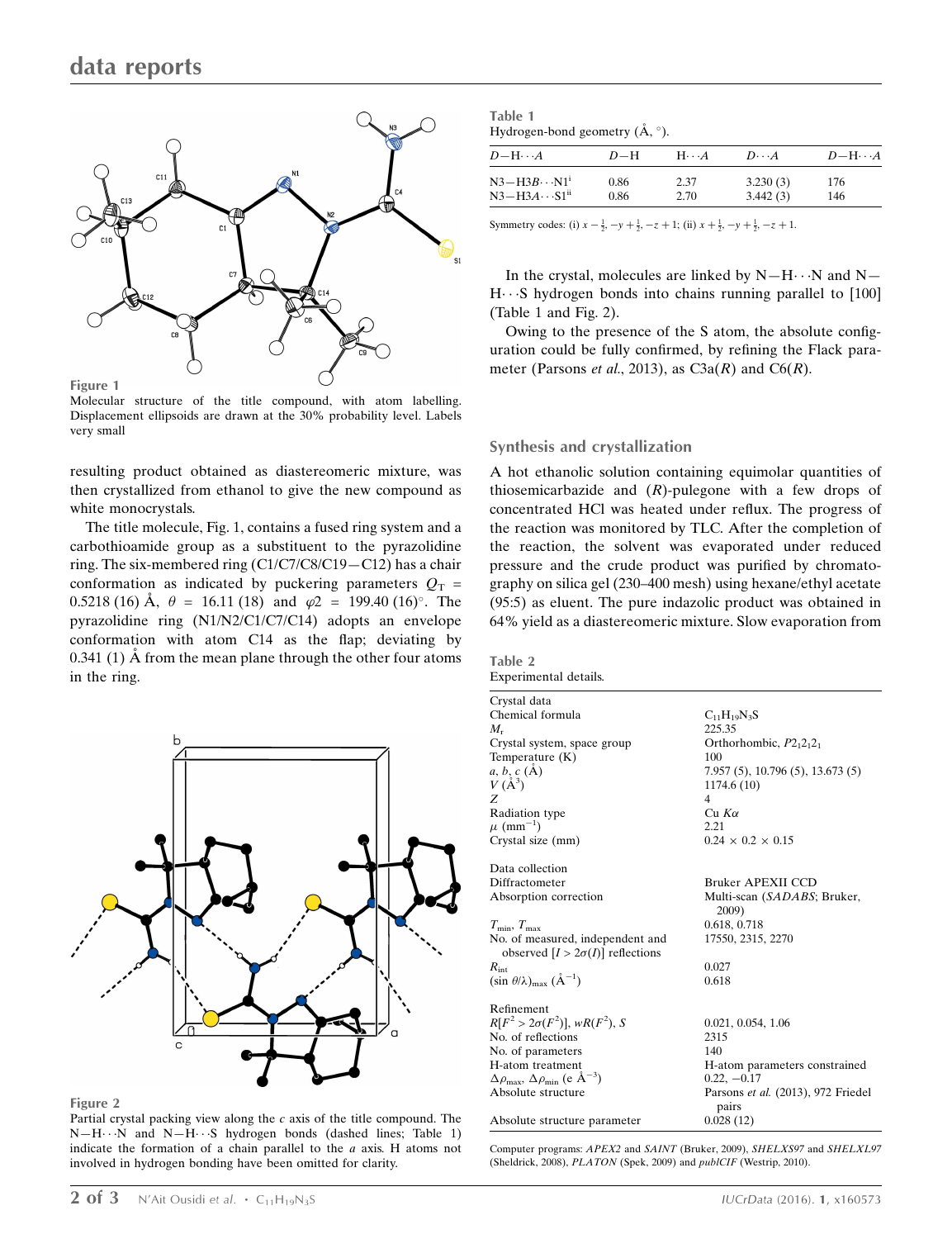an ethanolic solution of the title compound gave crystals of the title compound, suitable for X-ray crystallographic analysis.

#### Refinement

Crystal data, data collection and structure refinement details are summarized in Table 2.

#### Acknowledgements

The authors thank Pr. Auhmani Abdelouhed as laboratory manager.

#### References

[Ali, N., ali, S., Zakir, S., Patel, M. & Farooqui, M. \(2012\).](http://scripts.iucr.org/cgi-bin/cr.cgi?rm=pdfbb&cnor=su4023&bbid=BB1) Eur. J. Med. Chem. 50[, 39–43.](http://scripts.iucr.org/cgi-bin/cr.cgi?rm=pdfbb&cnor=su4023&bbid=BB1)

- [Bailey, D. M., Hansen, P. E., Hlavac, A. G., Baizman, E. R., Pearl, J.,](http://scripts.iucr.org/cgi-bin/cr.cgi?rm=pdfbb&cnor=su4023&bbid=BB3) [DeFelice, A. F. & Feigenson, M. E. \(1985\).](http://scripts.iucr.org/cgi-bin/cr.cgi?rm=pdfbb&cnor=su4023&bbid=BB3) J. Med. Chem. 28, 256– [260.](http://scripts.iucr.org/cgi-bin/cr.cgi?rm=pdfbb&cnor=su4023&bbid=BB3)
- Bruker (2009). APEX2, SAINT and SADABS[. Bruker AXS Inc.,](http://scripts.iucr.org/cgi-bin/cr.cgi?rm=pdfbb&cnor=su4023&bbid=BB3) [Madison, Wisconsin, USA.](http://scripts.iucr.org/cgi-bin/cr.cgi?rm=pdfbb&cnor=su4023&bbid=BB3)
- [De Lena, M., Lorusso, V., Latorre, A., Fanizza, G., Gargano, G.,](http://scripts.iucr.org/cgi-bin/cr.cgi?rm=pdfbb&cnor=su4023&bbid=BB4) [Caporusso, L., Guida, M., Catino, A., Crucitta, E., Sambiasi, D. &](http://scripts.iucr.org/cgi-bin/cr.cgi?rm=pdfbb&cnor=su4023&bbid=BB4) [Mazzei, A. \(2001\).](http://scripts.iucr.org/cgi-bin/cr.cgi?rm=pdfbb&cnor=su4023&bbid=BB4) Eur. J. Cancer, 37, 364–368.
- [Gautam, D. & Chaudhary, R. P. \(2015\).](http://scripts.iucr.org/cgi-bin/cr.cgi?rm=pdfbb&cnor=su4023&bbid=BB5) Spectrochim. Acta Part A, 135, [219–226.](http://scripts.iucr.org/cgi-bin/cr.cgi?rm=pdfbb&cnor=su4023&bbid=BB5)
- [Guo, S., Song, Y., Huang, Q., Yuan, H., Wan, B., Wang, Y., He, R.,](http://scripts.iucr.org/cgi-bin/cr.cgi?rm=pdfbb&cnor=su4023&bbid=BB6) [Beconi, M. G., Franzblau, S. G. & Kozikowski, A. P. \(2010\).](http://scripts.iucr.org/cgi-bin/cr.cgi?rm=pdfbb&cnor=su4023&bbid=BB6) J. Med. Chem. 53[, 649–659.](http://scripts.iucr.org/cgi-bin/cr.cgi?rm=pdfbb&cnor=su4023&bbid=BB6)
- [Parsons, S., Flack, H. D. & Wagner, T. \(2013\).](http://scripts.iucr.org/cgi-bin/cr.cgi?rm=pdfbb&cnor=su4023&bbid=BB7) Acta Cryst. B69, 249– [259.](http://scripts.iucr.org/cgi-bin/cr.cgi?rm=pdfbb&cnor=su4023&bbid=BB7)
- [Rosati, O., Curini, M., Marcotullio, M. C., Macchiarulo, A., Perfumi,](http://scripts.iucr.org/cgi-bin/cr.cgi?rm=pdfbb&cnor=su4023&bbid=BB8) [M., Mattioli, L., Rismondo, F. & Cravotto, G. \(2007\).](http://scripts.iucr.org/cgi-bin/cr.cgi?rm=pdfbb&cnor=su4023&bbid=BB8) Bioorg. Med. Chem. 15[, 3463–3473.](http://scripts.iucr.org/cgi-bin/cr.cgi?rm=pdfbb&cnor=su4023&bbid=BB8)
- [Sheldrick, G. M. \(2008\).](http://scripts.iucr.org/cgi-bin/cr.cgi?rm=pdfbb&cnor=su4023&bbid=BB9) Acta Cryst. A64, 112–122.
- [Spek, A. L. \(2009\).](http://scripts.iucr.org/cgi-bin/cr.cgi?rm=pdfbb&cnor=su4023&bbid=BB10) Acta Cryst. D65, 148–155.
- [Westrip, S. P. \(2010\).](http://scripts.iucr.org/cgi-bin/cr.cgi?rm=pdfbb&cnor=su4023&bbid=BB11) J. Appl. Cryst. 43, 920–925.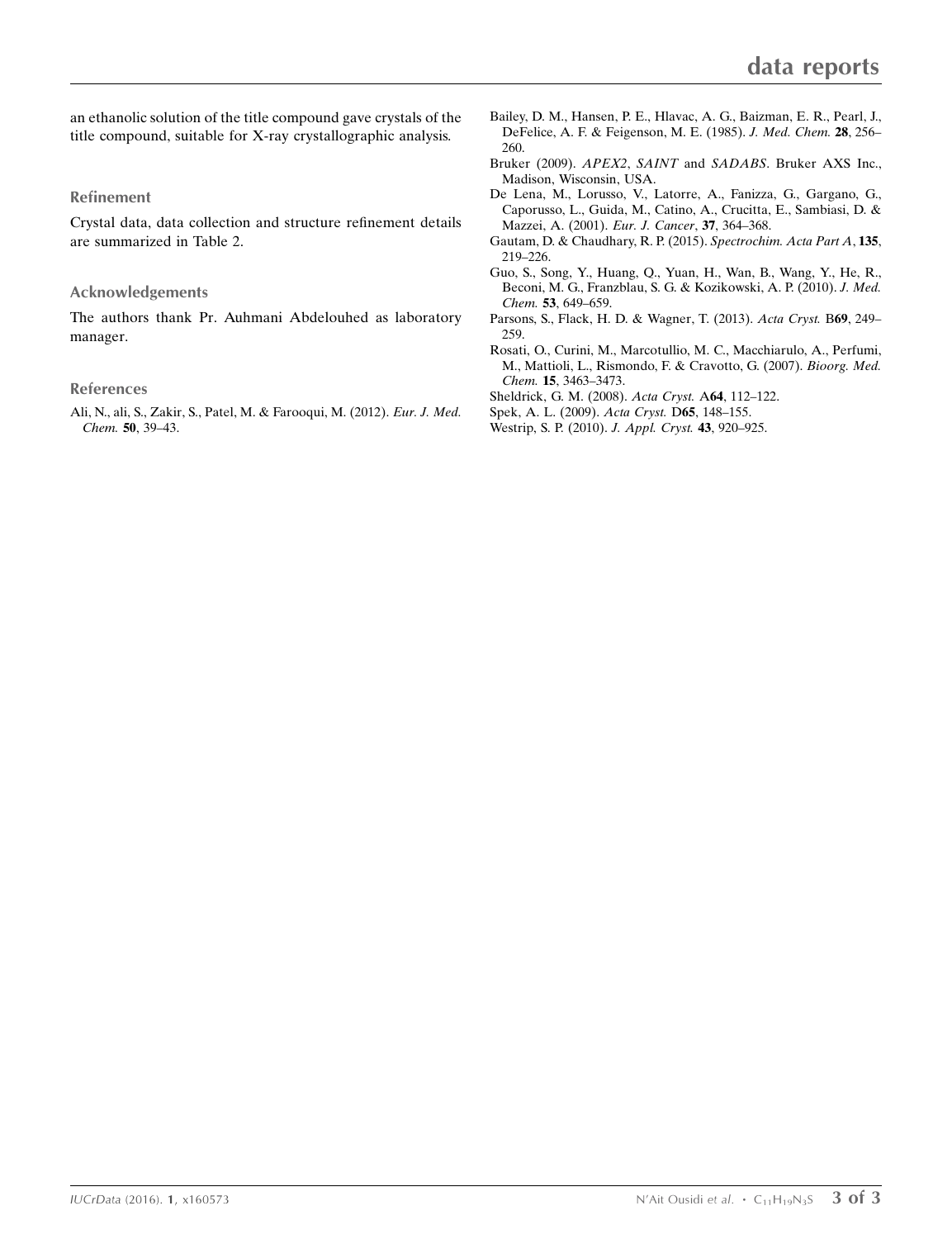# **full crystallographic data**

*IUCrData* (2016). **1**, x160573 [doi:10.1107/S2414314616005733]

**(3a***R***,6***R***)-3,3,6-Trimethyl-3,3a,4,5,6,7-hexahydro-2***H***-indazole-2-carbothioamide**

**Abdellah N′Ait Ousidi, My Youssef Ait Itto, Aziz Auhmani, Abdelkhalek Riahi, Sylviane Chevreux and Moha Berraho**

**(3a***R***,6***R***)-3,3,6-Trimethyl-3,3a,4,5,6,7-hexahydro-2***H***-indazole-2-carbothioamide** 

#### *Crystal data*

 $C_{11}H_{19}N_3S$  $M_r = 225.35$ Orthorhombic,  $P2_12_12_1$  $a = 7.957(5)$  Å  $b = 10.796(5)$  Å  $c = 13.673(5)$  Å  $V = 1174.6$  (10) Å<sup>3</sup>  $Z = 4$  $F(000) = 488$ 

#### *Data collection*

Bruker APEXII CCD diffractometer Radiation source: microsource Multi-layer mirror monochromator *φ* and *ω* scans Absorption correction: multi-scan (*SADABS*; Bruker, 2009)  $T_{\min} = 0.618$ ,  $T_{\max} = 0.718$ 

#### *Refinement*

Refinement on *F*<sup>2</sup> Least-squares matrix: full  $R[F^2 > 2\sigma(F^2)] = 0.021$  $wR(F^2) = 0.054$  $S = 1.06$ 2315 reflections 140 parameters 0 restraints Primary atom site location: structure-invariant direct methods Secondary atom site location: difference Fourier map

 $D_x = 1.274$  Mg m<sup>-3</sup> Cu *Kα* radiation, *λ* = 1.5418 Å Cell parameters from 17550 reflections  $\theta$  = 5.2–72.9°  $\mu$  = 2.21 mm<sup>-1</sup>  $T = 100$  K Prismatic, colourless  $0.24 \times 0.2 \times 0.15$  mm

17550 measured reflections 2315 independent reflections 2270 reflections with  $I > 2\sigma(I)$  $R_{\text{int}} = 0.027$  $\theta_{\text{max}} = 72.2^{\circ}, \theta_{\text{min}} = 5.2^{\circ}$  $h = -9 \rightarrow 9$  $k = -12 \rightarrow 13$ *l* = −16→16

Hydrogen site location: inferred from neighbouring sites H-atom parameters constrained  $w = 1/[\sigma^2 (F_o^2) + (0.0309P)^2 + 0.2126P]$ where  $P = (F_o^2 + 2F_c^2)/3$  $(\Delta/\sigma)_{\text{max}} = 0.001$  $\Delta\rho_{\text{max}} = 0.22$  e Å<sup>-3</sup>  $\Delta \rho_{\rm min} = -0.17$  e Å<sup>-3</sup> Absolute structure: Parsons *et al.* (2013), 972 Friedel pairs Absolute structure parameter: 0.028 (12)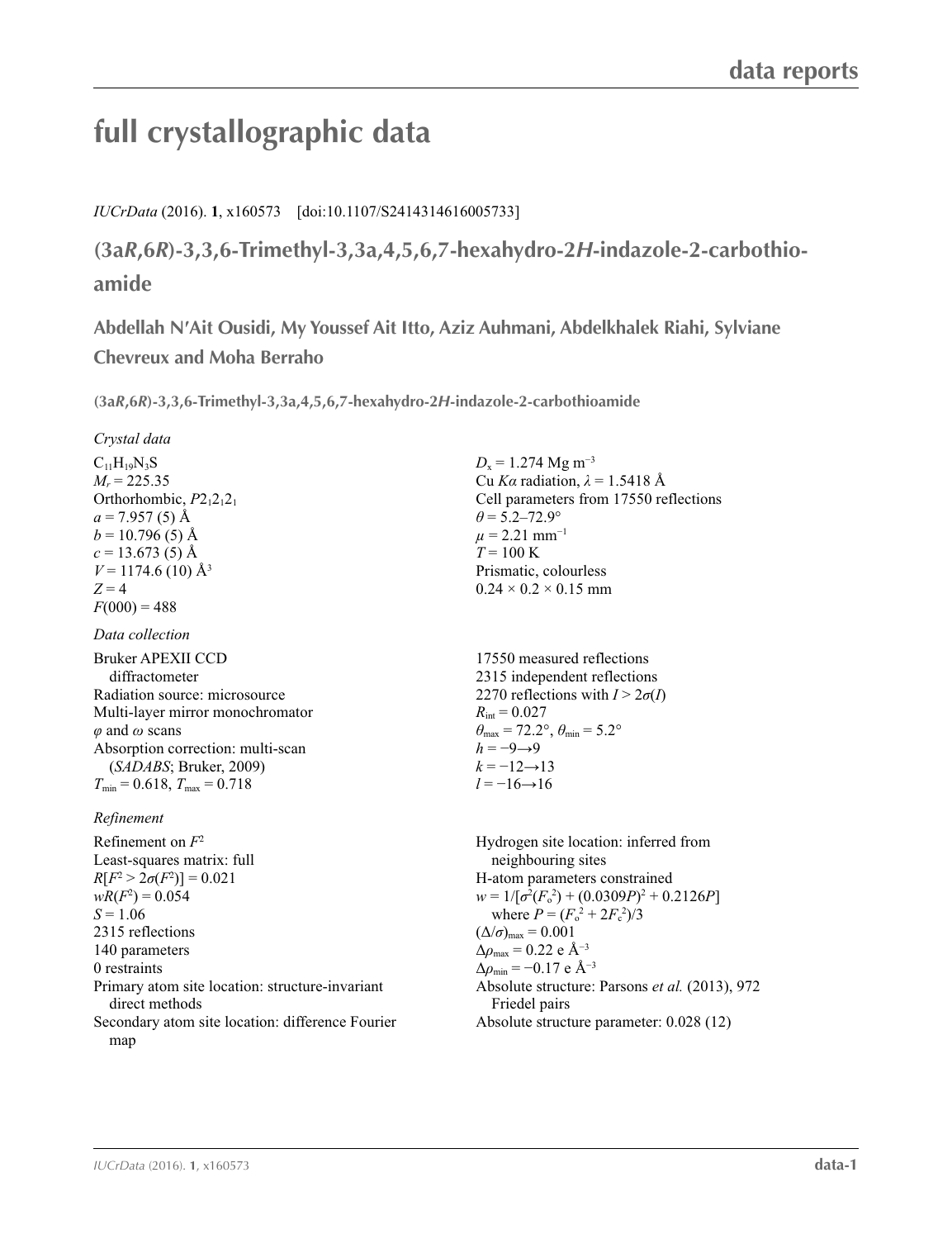#### *Special details*

**Geometry**. All s.u.'s (except the s.u. in the dihedral angle between two l.s. planes) are estimated using the full covariance matrix. The cell s.u.'s are taken into account individually in the estimation of s.u.'s in distances, angles and torsion angles; correlations between s.u.'s in cell parameters are only used when they are defined by crystal symmetry. An approximate (isotropic) treatment of cell s.u.'s is used for estimating s.u.'s involving l.s. planes.

**Refinement**. Refinement of  $F^2$  against ALL reflections. The weighted R-factor wR and goodness of fit S are based on  $F^2$ , conventional R-factors R are based on F, with F set to zero for negative  $F^2$ . The threshold expression of  $F^2 > 2\sigma(F^2)$  is used only for calculating R-factors(gt) etc. and is not relevant to the choice of reflections for refinement. R-factors based on  $F<sup>2</sup>$  are statistically about twice as large as those based on F, and R- factors based on ALL data will be even larger.

|                   | $\boldsymbol{x}$ | $\mathcal{Y}$  | $\boldsymbol{Z}$ | $U_{\rm iso} * / U_{\rm eq}$ |
|-------------------|------------------|----------------|------------------|------------------------------|
| S1                | 0.15695(3)       | 0.04077(2)     | 0.529496(19)     | 0.01460(8)                   |
| C1                | 0.68856(13)      | 0.02162(11)    | 0.35481(8)       | 0.0111(2)                    |
| N <sub>2</sub>    | 0.45543(12)      | 0.03660(9)     | 0.43699(7)       | 0.01126(18)                  |
| N1                | 0.59405(12)      | 0.10135(9)     | 0.39659(7)       | 0.01179(19)                  |
| C4                | 0.33782(15)      | 0.10291(10)    | 0.48530(7)       | 0.0117(2)                    |
| N3                | 0.37036(13)      | 0.22324(9)     | 0.49959(7)       | 0.0167(2)                    |
| H <sub>3</sub> A  | 0.4626           | 0.2548         | 0.4784           | $0.020*$                     |
| H3B               | 0.2990           | 0.2690         | 0.5300           | $0.020*$                     |
| C6                | 0.31991(15)      | $-0.10083(12)$ | 0.31667(9)       | 0.0171(2)                    |
| H <sub>6</sub> A  | 0.2100           | $-0.0815$      | 0.3413           | $0.026*$                     |
| H <sub>6</sub> B  | 0.3194           | $-0.1827$      | 0.2893           | $0.026*$                     |
| H <sub>6</sub> C  | 0.3503           | $-0.0421$      | 0.2670           | $0.026*$                     |
| C7                | 0.63141(14)      | $-0.10999(10)$ | 0.36496(8)       | 0.0117(2)                    |
| H7                | 0.6947           | $-0.1462$      | 0.4194           | $0.014*$                     |
| C8                | 0.66596(16)      | $-0.19039(10)$ | 0.27468(9)       | 0.0168(2)                    |
| H <sub>8</sub> A  | 0.5851           | $-0.1713$      | 0.2238           | $0.020*$                     |
| H8B               | 0.6542           | $-0.2772$      | 0.2916           | $0.020*$                     |
| C9                | 0.40770(15)      | $-0.18861(10)$ | 0.48000(9)       | 0.0167(2)                    |
| H9A               | 0.4661           | $-0.1662$      | 0.5388           | $0.025*$                     |
| H9B               | 0.4432           | $-0.2695$      | 0.4593           | $0.025*$                     |
| H <sub>9</sub> C  | 0.2889           | $-0.1894$      | 0.4922           | $0.025*$                     |
| C10               | 0.87482(14)      | $-0.02785(11)$ | 0.21395(8)       | 0.0148(2)                    |
| H10               | 0.9909           | $-0.0184$      | 0.1912           | $0.018*$                     |
| C11               | 0.85262(14)      | 0.05119(10)    | 0.30711(8)       | 0.0137(2)                    |
| H11A              | 0.9439           | 0.0344         | 0.3523           | $0.016*$                     |
| H11B              | 0.8561           | 0.1384         | 0.2902           | $0.016*$                     |
| C12               | 0.84475(17)      | $-0.16553(11)$ | 0.23718(9)       | 0.0176(2)                    |
| H12A              | 0.8640           | $-0.2141$      | 0.1786           | $0.021*$                     |
| H12B              | 0.9250           | $-0.1922$      | 0.2862           | $0.021*$                     |
| C13               | 0.75792(16)      | 0.01904(12)    | 0.13366(9)       | 0.0191(3)                    |
| H <sub>13</sub> A | 0.7674           | $-0.0336$      | 0.0773           | $0.029*$                     |
| H13B              | 0.7887           | 0.1021         | 0.1162           | $0.029*$                     |
| H <sub>13</sub> C | 0.6441           | 0.0181         | 0.1569           | $0.029*$                     |
| C14               | 0.44718(14)      | $-0.09470(10)$ | 0.40007(8)       | 0.0116(2)                    |

*Fractional atomic coordinates and isotropic or equivalent isotropic displacement parameters (Å2 )*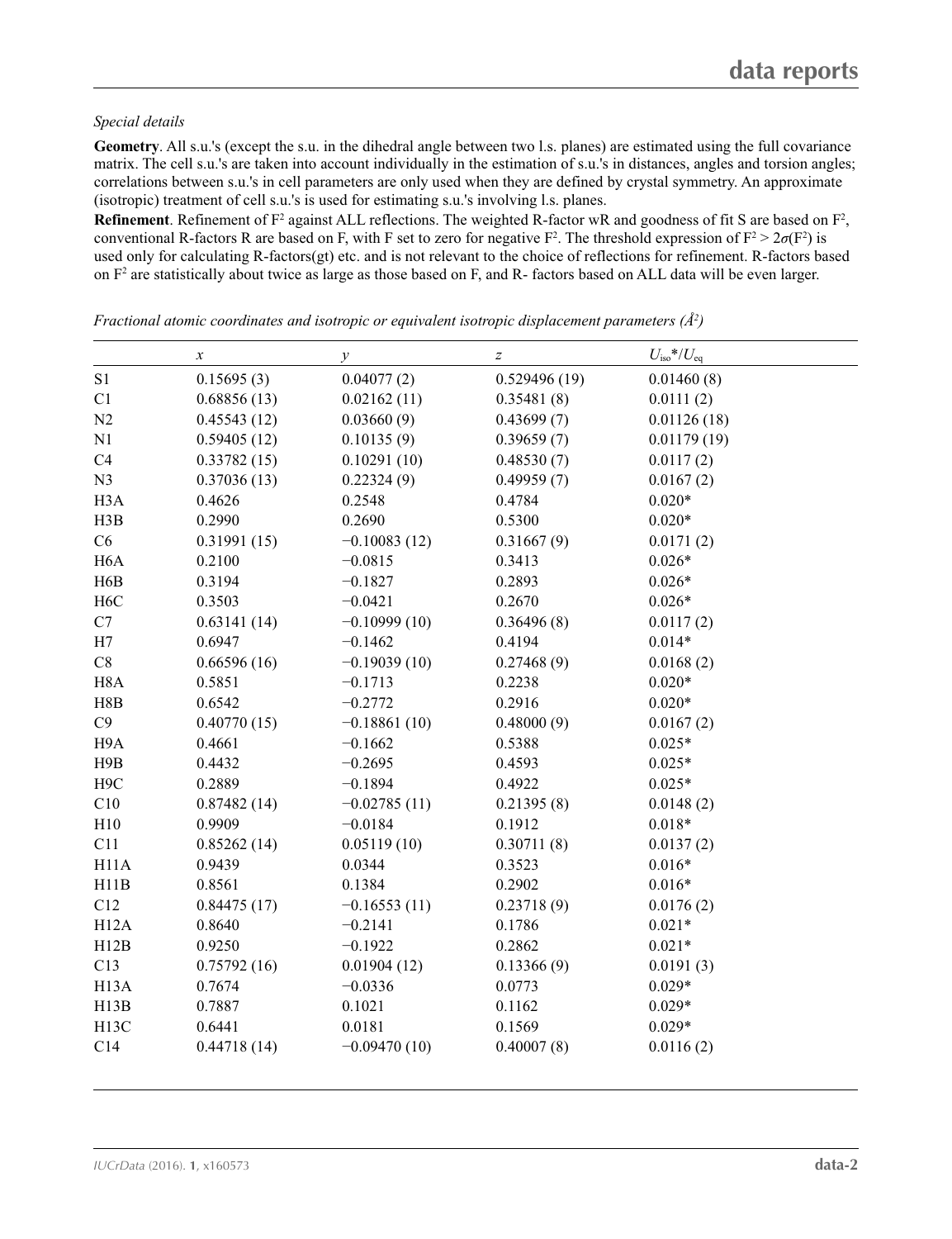|                | $U^{11}$    | $L^{22}$    | $\mathcal{L}^{\beta 3}$ | $U^{12}$       | $U^{13}$     | $U^{23}$       |
|----------------|-------------|-------------|-------------------------|----------------|--------------|----------------|
| S <sub>1</sub> | 0.01105(13) | 0.01600(13) | 0.01675(13)             | $-0.00067(11)$ | 0.00364(10)  | $-0.00051(11)$ |
| C1             | 0.0114(5)   | 0.0133(5)   | 0.0086(5)               | 0.0002(4)      | $-0.0023(4)$ | 0.0002(4)      |
| N <sub>2</sub> | 0.0104(4)   | 0.0093(4)   | 0.0141(4)               | $-0.0019(4)$   | 0.0017(3)    | 0.0004(4)      |
| N1             | 0.0098(4)   | 0.0138(4)   | 0.0118(4)               | $-0.0025(4)$   | 0.0008(3)    | 0.0007(4)      |
| C <sub>4</sub> | 0.0118(5)   | 0.0136(5)   | 0.0098(5)               | 0.0015(4)      | $-0.0011(4)$ | 0.0013(4)      |
| N <sub>3</sub> | 0.0140(5)   | 0.0134(5)   | 0.0228(5)               | 0.0001(4)      | 0.0053(4)    | $-0.0047(4)$   |
| C <sub>6</sub> | 0.0134(6)   | 0.0202(6)   | 0.0178(5)               | 0.0002(5)      | $-0.0018(5)$ | $-0.0035(5)$   |
| C7             | 0.0105(5)   | 0.0121(5)   | 0.0125(5)               | 0.0008(4)      | 0.0001(4)    | 0.0012(4)      |
| C8             | 0.0183(6)   | 0.0123(5)   | 0.0197(5)               | 0.0000(5)      | 0.0035(5)    | $-0.0034(4)$   |
| C9             | 0.0172(5)   | 0.0128(5)   | 0.0200(6)               | $-0.0022(4)$   | 0.0020(5)    | 0.0034(5)      |
| C10            | 0.0108(5)   | 0.0195(6)   | 0.0141(5)               | 0.0014(5)      | 0.0029(4)    | $-0.0009(5)$   |
| C11            | 0.0100(5)   | 0.0164(5)   | 0.0148(5)               | $-0.0015(5)$   | 0.0007(4)    | $-0.0004(4)$   |
| C12            | 0.0163(6)   | 0.0175(5)   | 0.0189(5)               | 0.0045(5)      | 0.0032(5)    | $-0.0029(4)$   |
| C13            | 0.0182(6)   | 0.0260(7)   | 0.0131(5)               | 0.0003(5)      | 0.0011(4)    | 0.0014(5)      |
| C14            | 0.0120(5)   | 0.0093(5)   | 0.0134(5)               | 0.0002(4)      | 0.0002(4)    | $-0.0010(4)$   |
|                |             |             |                         |                |              |                |

*Atomic displacement parameters (Å2 )*

## *Geometric parameters (Å, º)*

| $S1 - C4$       | 1.6990(14) | $C8 - H8A$        | 0.9700     |
|-----------------|------------|-------------------|------------|
| $Cl - N1$       | 1.2778(16) | $C8 - H8B$        | 0.9700     |
| $C1 - C11$      | 1.4938(16) | $C9 - C14$        | 1.5235(16) |
| $C1-C7$         | 1.4983(16) | $C9 - H9A$        | 0.9600     |
| $N2-C4$         | 1.3507(15) | $C9 - H9B$        | 0.9600     |
| $N2 - N1$       | 1.4180(14) | $C9 - H9C$        | 0.9600     |
| $N2-C14$        | 1.5062(15) | $C10 - C13$       | 1.5254(16) |
| $C4 - N3$       | 1.3390(15) | $C10 - C12$       | 1.5387(18) |
| $N3$ —H $3A$    | 0.8600     | $C10 - C11$       | 1.5433(15) |
| $N3$ —H $3B$    | 0.8600     | $C10-H10$         | 0.9800     |
| $C6 - C14$      | 1.5265(17) | $C11 - H11A$      | 0.9700     |
| $C6 - H6A$      | 0.9600     | $C11 - H11B$      | 0.9700     |
| $C6 - H6B$      | 0.9600     | $C12 - H12A$      | 0.9700     |
| $C6 - H6C$      | 0.9600     | $C12 - H12B$      | 0.9700     |
| $C7-C8$         | 1.5339(15) | $C13 - H13A$      | 0.9600     |
| $C7 - C14$      | 1.5513(17) | $C13 - H13B$      | 0.9600     |
| $C7 - H7$       | 0.9800     | $C13 - H13C$      | 0.9600     |
| $C8 - C12$      | 1.5358(19) |                   |            |
| $N1-C1-C11$     | 124.44(11) | С14-С9-Н9С        | 109.5      |
| $N1-C1-C7$      | 114.76(10) | $H9A - C9 - H9C$  | 109.5      |
| $C11-C1-C7$     | 120.55(10) | Н9В-С9-Н9С        | 109.5      |
| $C4 - N2 - N1$  | 117.92(10) | $C13-C10-C12$     | 111.98(10) |
| $C4 - N2 - C14$ | 129.24(9)  | $C13 - C10 - C11$ | 109.92(10) |
| $N1 - N2 - C14$ | 111.55(8)  | $C12-C10-C11$     | 110.24(9)  |
| $C1 - N1 - N2$  | 107.45(10) | $C13 - C10 - H10$ | 108.2      |
| $N3 - C4 - N2$  | 116.85(10) | $C12-C10-H10$     | 108.2      |